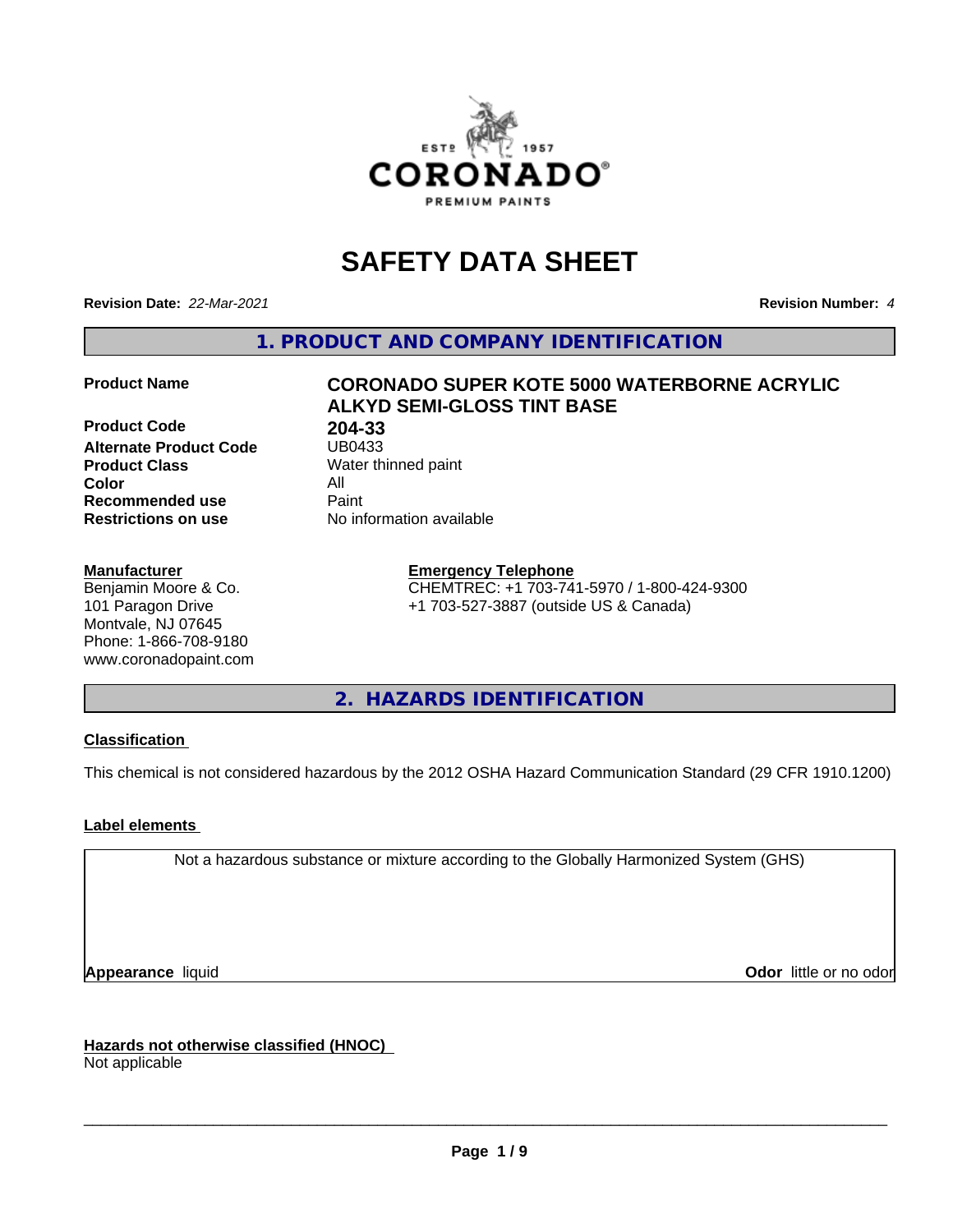#### **Other information**

No information available

 **WARNING:** This product contains isothiazolinone compounds at levels of <0.1%. These substances are biocides commonly found in most paints and a variety of personal care products as a preservative. Certain individuals may be sensitive or allergic to these substances, even at low levels.

 $\_$  ,  $\_$  ,  $\_$  ,  $\_$  ,  $\_$  ,  $\_$  ,  $\_$  ,  $\_$  ,  $\_$  ,  $\_$  ,  $\_$  ,  $\_$  ,  $\_$  ,  $\_$  ,  $\_$  ,  $\_$  ,  $\_$  ,  $\_$  ,  $\_$  ,  $\_$  ,  $\_$  ,  $\_$  ,  $\_$  ,  $\_$  ,  $\_$  ,  $\_$  ,  $\_$  ,  $\_$  ,  $\_$  ,  $\_$  ,  $\_$  ,  $\_$  ,  $\_$  ,  $\_$  ,  $\_$  ,  $\_$  ,  $\_$  ,

# **3. COMPOSITION INFORMATION ON COMPONENTS**

| <b>Chemical name</b>            | CAS No.       | Weight-%    |
|---------------------------------|---------------|-------------|
| Titanium dioxide                | 13463-67-7    | $15 - 20$   |
| Limestone                       | 1317-65-3     | - 5         |
| Kaolin                          | 1332-58-7     | - 5         |
| Propylene glycol                | $57 - 55 - 6$ | - 5         |
| Sodium C14-C16 olefin sulfonate | 68439-57-6    | $0.1 - 0.5$ |

|                                                  | 4. FIRST AID MEASURES                                                                                    |
|--------------------------------------------------|----------------------------------------------------------------------------------------------------------|
| <b>General Advice</b>                            | No hazards which require special first aid measures.                                                     |
| <b>Eye Contact</b>                               | Rinse thoroughly with plenty of water for at least 15 minutes and consult a<br>physician.                |
| <b>Skin Contact</b>                              | Wash off immediately with soap and plenty of water while removing all<br>contaminated clothes and shoes. |
| <b>Inhalation</b>                                | Move to fresh air. If symptoms persist, call a physician.                                                |
| Ingestion                                        | Clean mouth with water and afterwards drink plenty of water. Consult a physician<br>if necessary.        |
| <b>Most Important</b><br><b>Symptoms/Effects</b> | None known.                                                                                              |
| <b>Notes To Physician</b>                        | Treat symptomatically.                                                                                   |

**5. FIRE-FIGHTING MEASURES**

| <b>Suitable Extinguishing Media</b>                   | Use extinguishing measures that are appropriate to local<br>circumstances and the surrounding environment.                                   |
|-------------------------------------------------------|----------------------------------------------------------------------------------------------------------------------------------------------|
| Protective equipment and precautions for firefighters | As in any fire, wear self-contained breathing apparatus<br>pressure-demand, MSHA/NIOSH (approved or equivalent)<br>and full protective gear. |
| <b>Specific Hazards Arising From The Chemical</b>     | Closed containers may rupture if exposed to fire or<br>extreme heat.                                                                         |
| Sensitivity to mechanical impact                      | No.                                                                                                                                          |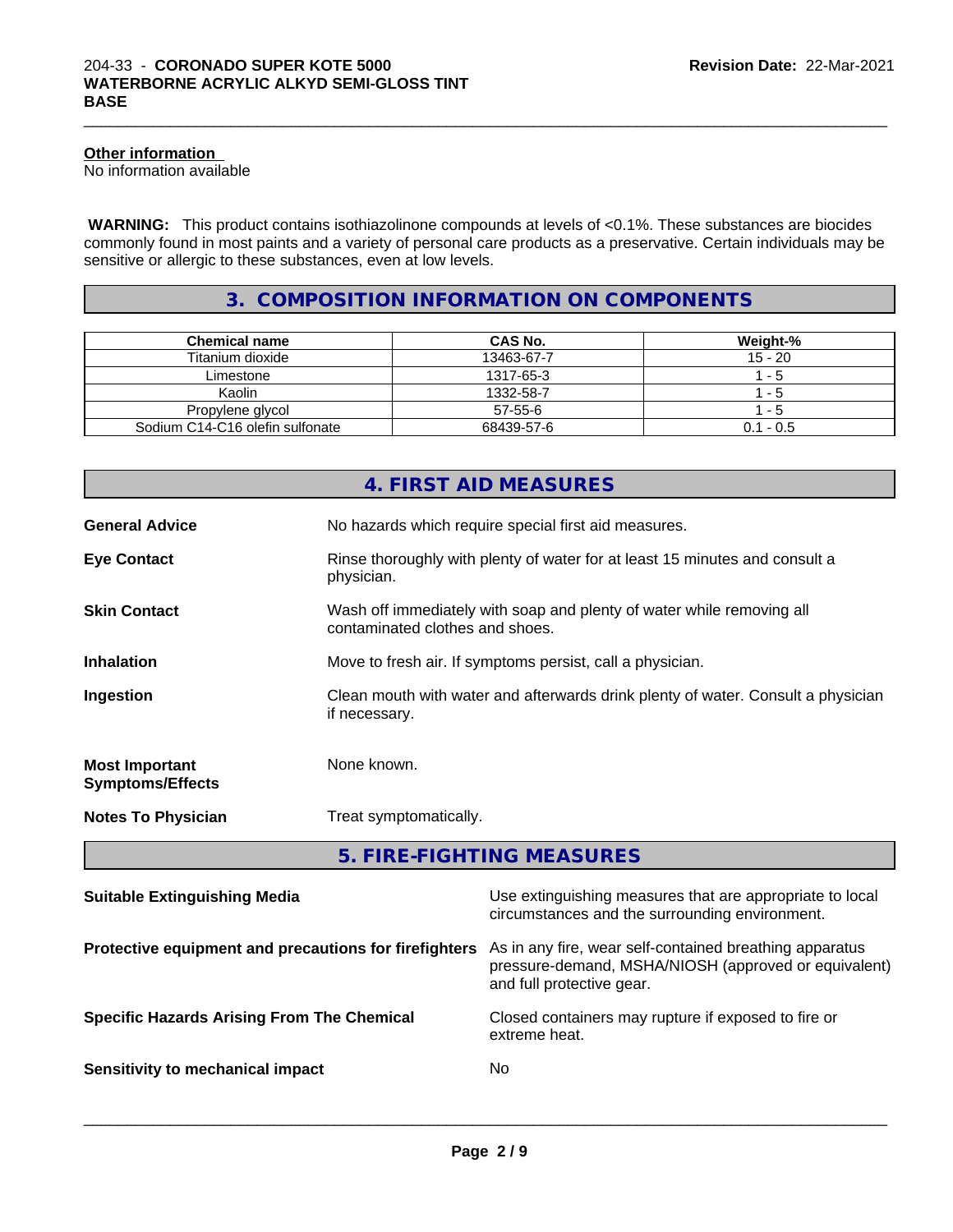| Sensitivity to static discharge                                                  | No                                                 |                                |
|----------------------------------------------------------------------------------|----------------------------------------------------|--------------------------------|
| <b>Flash Point Data</b><br>Flash point (°F)<br>Flash Point (°C)<br><b>Method</b> | Not applicable<br>Not applicable<br>Not applicable |                                |
| <b>Flammability Limits In Air</b>                                                |                                                    |                                |
| Lower flammability limit:<br><b>Upper flammability limit:</b>                    | Not applicable<br>Not applicable                   |                                |
| <b>NFPA</b><br>Health: 1<br><b>Flammability: 0</b><br>------                     | Instability: 0                                     | <b>Special: Not Applicable</b> |

#### **NFPA Legend**

- 0 Not Hazardous
- 1 Slightly
- 2 Moderate
- 3 High
- 4 Severe

*The ratings assigned are only suggested ratings, the contractor/employer has ultimate responsibilities for NFPA ratings where this system is used.*

*Additional information regarding the NFPA rating system is available from the National Fire Protection Agency (NFPA) at www.nfpa.org.*

# **6. ACCIDENTAL RELEASE MEASURES**

| <b>Personal Precautions</b>      | Avoid contact with skin, eyes and clothing. Ensure adequate ventilation.                                                                                                         |
|----------------------------------|----------------------------------------------------------------------------------------------------------------------------------------------------------------------------------|
| <b>Other Information</b>         | Prevent further leakage or spillage if safe to do so.                                                                                                                            |
| <b>Environmental precautions</b> | See Section 12 for additional Ecological Information.                                                                                                                            |
| <b>Methods for Cleaning Up</b>   | Soak up with inert absorbent material. Sweep up and shovel into suitable<br>containers for disposal.                                                                             |
|                                  | 7. HANDLING AND STORAGE                                                                                                                                                          |
| <b>Handling</b>                  | Avoid contact with skin, eyes and clothing. Avoid breathing vapors, spray mists or<br>sanding dust. In case of insufficient ventilation, wear suitable respiratory<br>equipment. |
| <b>Storage</b>                   | Keep container tightly closed. Keep out of the reach of children.                                                                                                                |
| <b>Incompatible Materials</b>    | No information available                                                                                                                                                         |
|                                  |                                                                                                                                                                                  |

## **8. EXPOSURE CONTROLS/PERSONAL PROTECTION**

#### **Exposure Limits**

|--|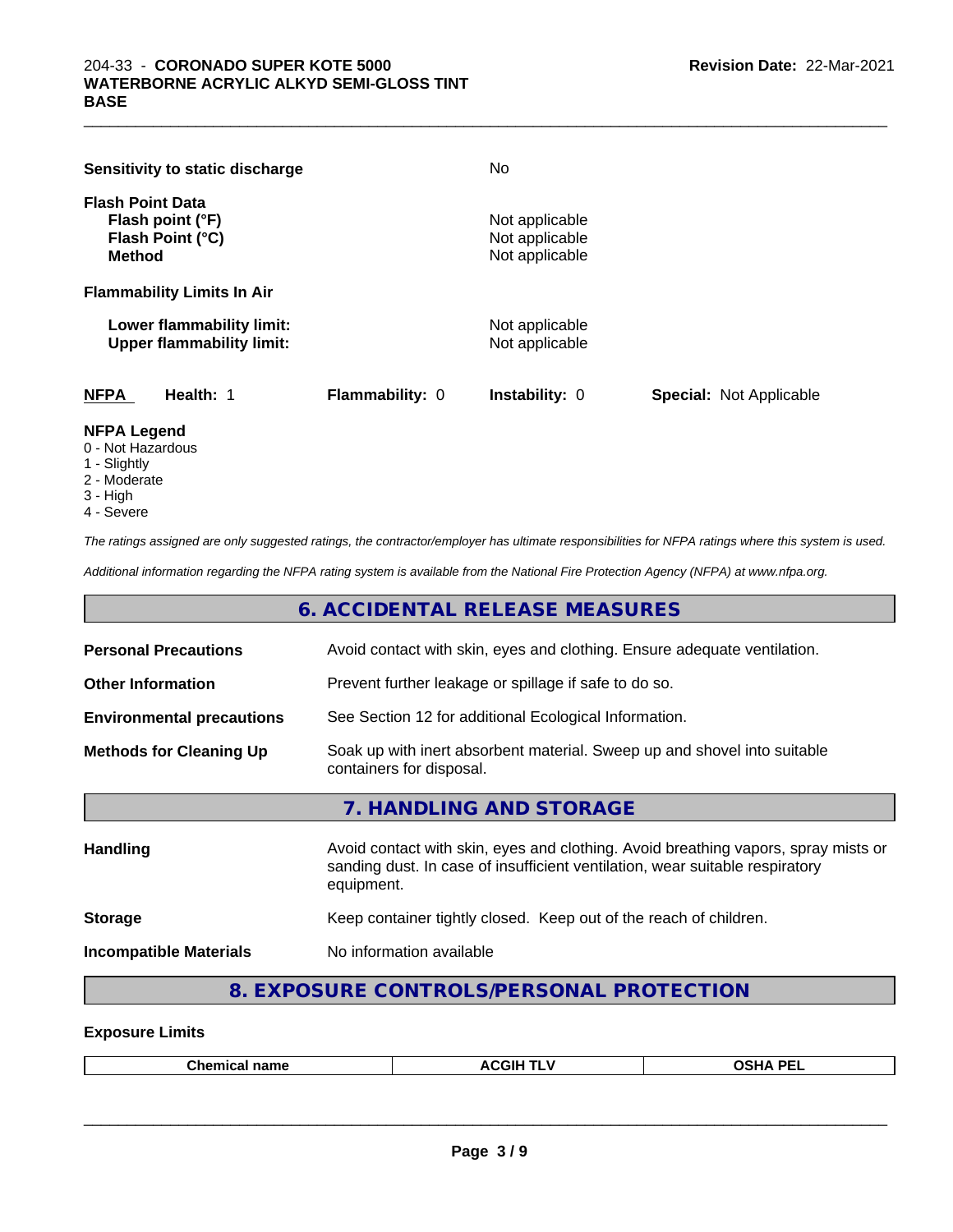#### 204-33 - **CORONADO SUPER KOTE 5000 WATERBORNE ACRYLIC ALKYD SEMI-GLOSS TINT BASE**

| Titanium dioxide | TWA: $10 \text{ mg/m}^3$                   | 15 mg/m $3$ - TWA          |
|------------------|--------------------------------------------|----------------------------|
| Limestone        | N/E                                        | 15 mg/m $3$ - TWA          |
|                  |                                            | $5 \text{ mg/m}^3$ - TWA   |
| Kaolin           | TWA: 2 $mg/m3$ particulate matter          | 15 mg/m <sup>3</sup> - TWA |
|                  | containing no asbestos and <1%             | 5 mg/m <sup>3</sup> - TWA  |
|                  | crystalline silica, respirable particulate |                            |
|                  | matter                                     |                            |

 $\_$  ,  $\_$  ,  $\_$  ,  $\_$  ,  $\_$  ,  $\_$  ,  $\_$  ,  $\_$  ,  $\_$  ,  $\_$  ,  $\_$  ,  $\_$  ,  $\_$  ,  $\_$  ,  $\_$  ,  $\_$  ,  $\_$  ,  $\_$  ,  $\_$  ,  $\_$  ,  $\_$  ,  $\_$  ,  $\_$  ,  $\_$  ,  $\_$  ,  $\_$  ,  $\_$  ,  $\_$  ,  $\_$  ,  $\_$  ,  $\_$  ,  $\_$  ,  $\_$  ,  $\_$  ,  $\_$  ,  $\_$  ,  $\_$  ,

#### **Legend**

ACGIH - American Conference of Governmental Industrial Hygienists Exposure Limits OSHA - Occupational Safety & Health Administration Exposure Limits N/E - Not Established

| <b>Engineering Measures</b>          | Ensure adequate ventilation, especially in confined areas.                                                                          |
|--------------------------------------|-------------------------------------------------------------------------------------------------------------------------------------|
| <b>Personal Protective Equipment</b> |                                                                                                                                     |
| <b>Eye/Face Protection</b>           | Safety glasses with side-shields.                                                                                                   |
| <b>Skin Protection</b>               | Protective gloves and impervious clothing.                                                                                          |
| <b>Respiratory Protection</b>        | In case of insufficient ventilation wear suitable respiratory equipment.                                                            |
| <b>Hygiene Measures</b>              | Avoid contact with skin, eyes and clothing. Remove and wash contaminated<br>clothing before re-use. Wash thoroughly after handling. |

# **9. PHYSICAL AND CHEMICAL PROPERTIES**

| No information available<br>$10.1 - 10.5$<br>$1.21 - 1.26$<br>No information available<br>No information available<br>No information available<br>No information available<br>No information available<br><b>Evaporation Rate</b><br>No information available<br>No information available<br>$45 - 55$<br>$35 - 45$<br>$45 - 55$<br>$55 - 65$<br>< 50<br><b>VOC Regulatory Limit (g/L)</b><br>212<br>100<br><b>Boiling Point (°C)</b><br>32<br>Freezing point (°F)<br>$\Omega$<br><b>Freezing Point (°C)</b><br>Not applicable<br>Not applicable<br>Not applicable<br>Not applicable<br>Flammability (solid, gas) |
|-------------------------------------------------------------------------------------------------------------------------------------------------------------------------------------------------------------------------------------------------------------------------------------------------------------------------------------------------------------------------------------------------------------------------------------------------------------------------------------------------------------------------------------------------------------------------------------------------------------------|
| Not applicable<br><b>Upper flammability limit:</b><br>Not applicable<br>Lower flammability limit:                                                                                                                                                                                                                                                                                                                                                                                                                                                                                                                 |
|                                                                                                                                                                                                                                                                                                                                                                                                                                                                                                                                                                                                                   |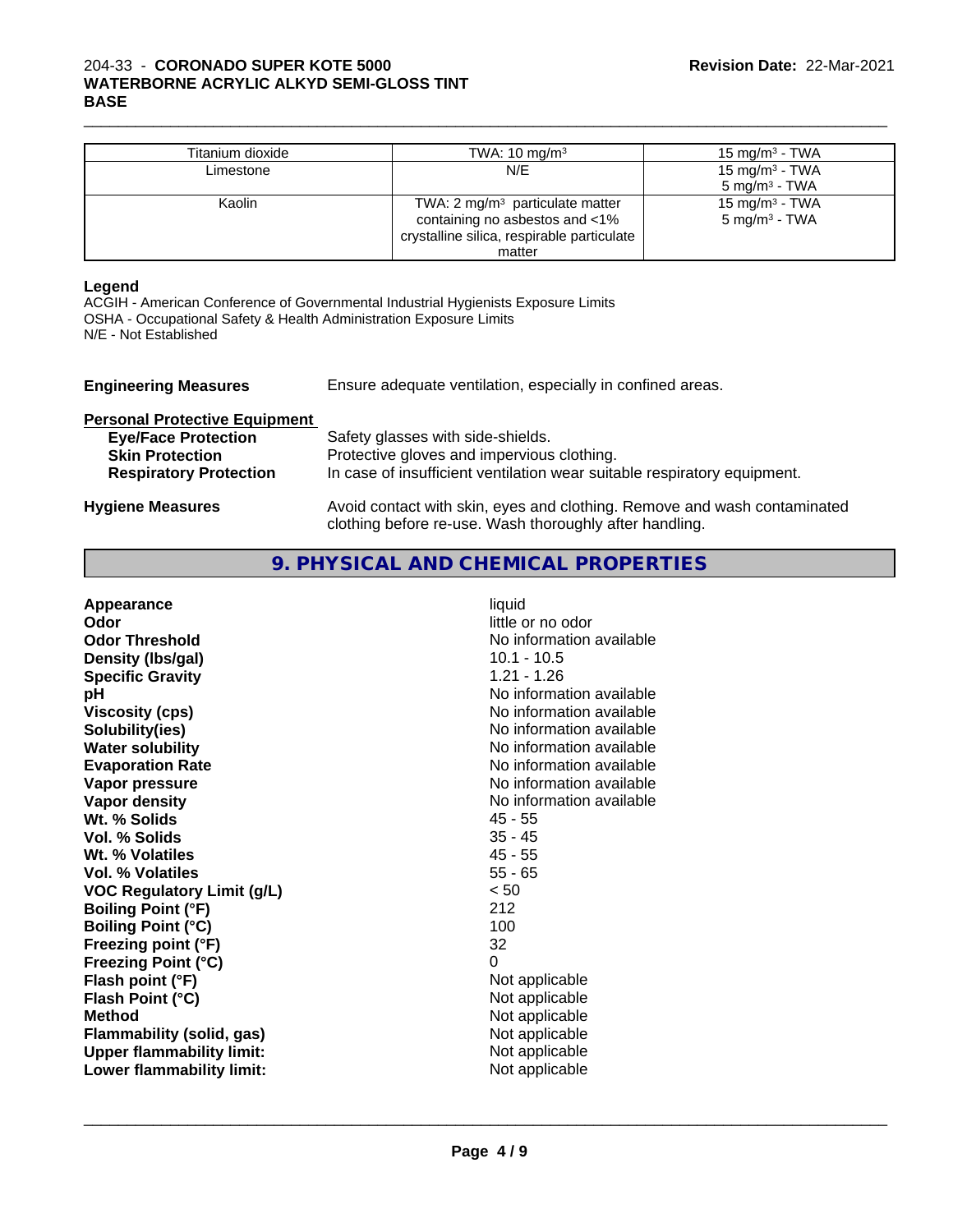#### 204-33 - **CORONADO SUPER KOTE 5000 WATERBORNE ACRYLIC ALKYD SEMI-GLOSS TINT BASE**

**Autoignition Temperature (°F)**<br> **Autoignition Temperature (°C)** 
<br> **Autoignition Temperature (°C)** 
<br> **Autoignition Temperature (°C)** Autoignition Temperature (°C)<br>
Decomposition Temperature (°F)<br>
No information available **Decomposition Temperature (°F)**<br> **Decomposition Temperature (°C)** No information available<br>
No information available **Decomposition Temperature (°C)**<br>Partition coefficient

**No information available** 

 $\_$  ,  $\_$  ,  $\_$  ,  $\_$  ,  $\_$  ,  $\_$  ,  $\_$  ,  $\_$  ,  $\_$  ,  $\_$  ,  $\_$  ,  $\_$  ,  $\_$  ,  $\_$  ,  $\_$  ,  $\_$  ,  $\_$  ,  $\_$  ,  $\_$  ,  $\_$  ,  $\_$  ,  $\_$  ,  $\_$  ,  $\_$  ,  $\_$  ,  $\_$  ,  $\_$  ,  $\_$  ,  $\_$  ,  $\_$  ,  $\_$  ,  $\_$  ,  $\_$  ,  $\_$  ,  $\_$  ,  $\_$  ,  $\_$  ,

# **10. STABILITY AND REACTIVITY**

| <b>Reactivity</b>                         | Not Applicable                           |
|-------------------------------------------|------------------------------------------|
| <b>Chemical Stability</b>                 | Stable under normal conditions.          |
| <b>Conditions to avoid</b>                | Prevent from freezing.                   |
| <b>Incompatible Materials</b>             | No materials to be especially mentioned. |
| <b>Hazardous Decomposition Products</b>   | None under normal use.                   |
| <b>Possibility of hazardous reactions</b> | None under normal conditions of use.     |

# **11. TOXICOLOGICAL INFORMATION**

#### **Product Information**

#### **Information on likely routes of exposure**

**Principal Routes of Exposure** Eye contact, skin contact and inhalation.

**Acute Toxicity** 

**Product Information** No information available

#### **Symptoms related to the physical,chemical and toxicological characteristics**

**Symptoms** No information available

#### **Delayed and immediate effects as well as chronic effects from short and long-term exposure**

| Eye contact                     | May cause slight irritation.                                                      |
|---------------------------------|-----------------------------------------------------------------------------------|
| <b>Skin contact</b>             | Substance may cause slight skin irritation. Prolonged or repeated contact may dry |
|                                 | skin and cause irritation.                                                        |
| <b>Inhalation</b>               | May cause irritation of respiratory tract.                                        |
| Ingestion                       | Ingestion may cause gastrointestinal irritation, nausea, vomiting and diarrhea.   |
| <b>Sensitization</b>            | No information available                                                          |
| <b>Neurological Effects</b>     | No information available.                                                         |
| <b>Mutagenic Effects</b>        | No information available.                                                         |
| <b>Reproductive Effects</b>     | No information available.                                                         |
| <b>Developmental Effects</b>    | No information available.                                                         |
| <b>Target organ effects</b>     | No information available.                                                         |
| <b>STOT - single exposure</b>   | No information available.                                                         |
| <b>STOT - repeated exposure</b> | No information available.                                                         |
| Other adverse effects           | No information available.                                                         |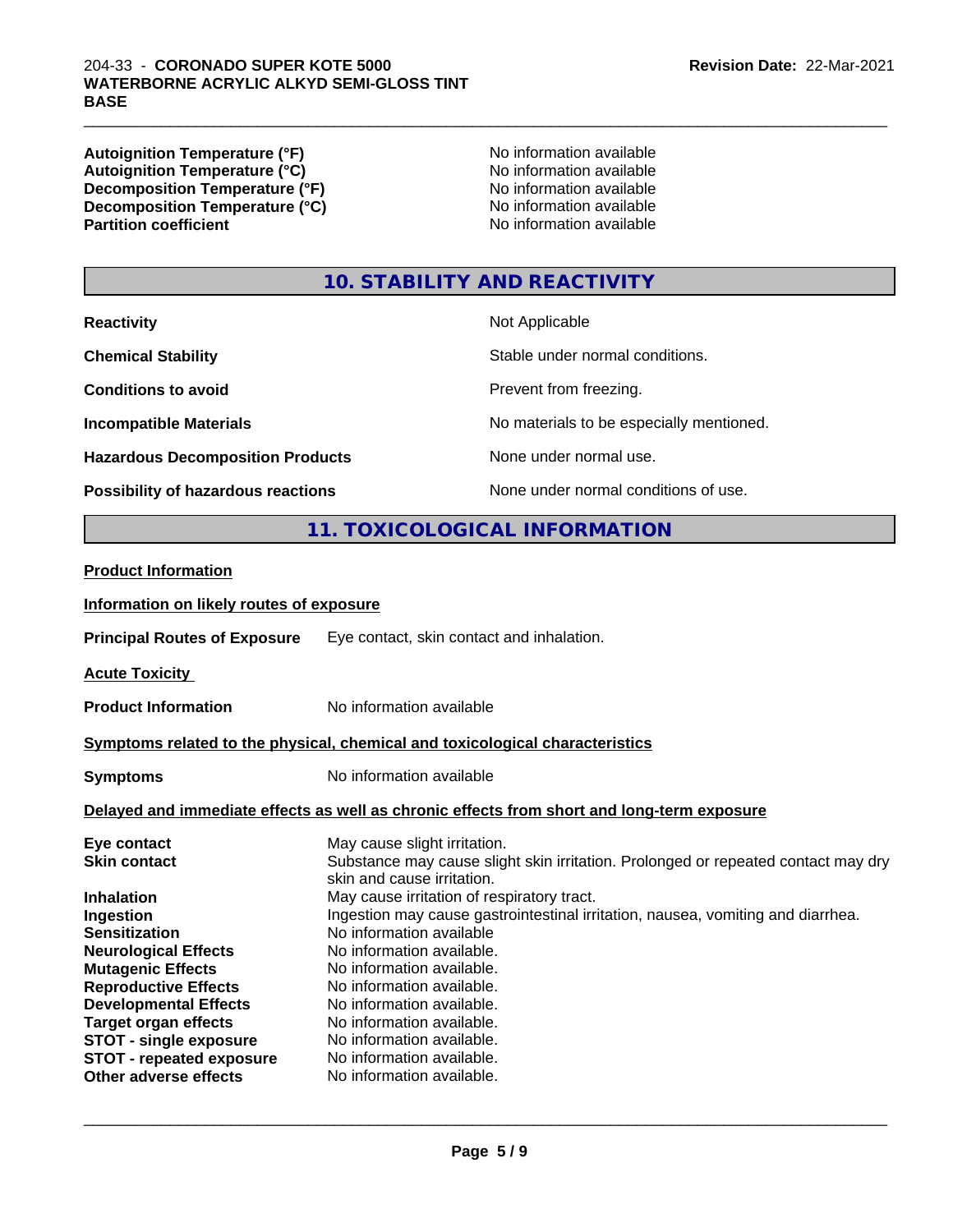**Aspiration Hazard** No information available

#### **Numerical measures of toxicity**

#### **The following values are calculated based on chapter 3.1 of the GHS document**

| ATEmix (oral)          | 65164 mg/kg   |
|------------------------|---------------|
| <b>ATEmix (dermal)</b> | 1851723 mg/kg |

#### **Component Information**

| Chemical name                                 | Oral LD50            | Dermal LD50              | Inhalation LC50 |
|-----------------------------------------------|----------------------|--------------------------|-----------------|
| Titanium dioxide<br>13463-67-7                | > 10000 mg/kg (Rat)  |                          |                 |
| Kaolin                                        | $>$ 5000 mg/kg (Rat) | $>$ 5000 mg/kg (Rat)     |                 |
| 1332-58-7                                     |                      |                          |                 |
| Propylene glycol<br>$57-55-6$                 | $= 20$ g/kg (Rat)    | $= 20800$ mg/kg (Rabbit) |                 |
| Sodium C14-C16 olefin sulfonate<br>68439-57-6 | $= 2220$ mg/kg (Rat) | $> 740$ mg/kg (Rabbit)   |                 |

#### **Chronic Toxicity**

#### **Carcinogenicity**

*The information below indicateswhether each agency has listed any ingredient as a carcinogen:.*

| <b>Chemical name</b>                       | <b>IARC</b>          | <b>NTP</b> | OSHA   |  |
|--------------------------------------------|----------------------|------------|--------|--|
|                                            | 2B<br>Possible Human |            | Listed |  |
| $'$ Titanium $\overline{.}$<br>n dioxide : | Carcinoɑen           |            |        |  |

• Although IARC has classified titanium dioxide as possibly carcinogenic to humans (2B), their summary concludes: "No significant exposure to titanium dioxide is thought to occur during the use of products in which titanium dioxide is bound to other materials, such as paint."

#### **Legend**

IARC - International Agency for Research on Cancer NTP - National Toxicity Program OSHA - Occupational Safety & Health Administration

**12. ECOLOGICAL INFORMATION**

### **Ecotoxicity Effects**

The environmental impact of this product has not been fully investigated.

#### **Product Information**

#### **Acute Toxicity to Fish**

No information available

#### **Acute Toxicity to Aquatic Invertebrates**

No information available

#### **Acute Toxicity to Aquatic Plants**

No information available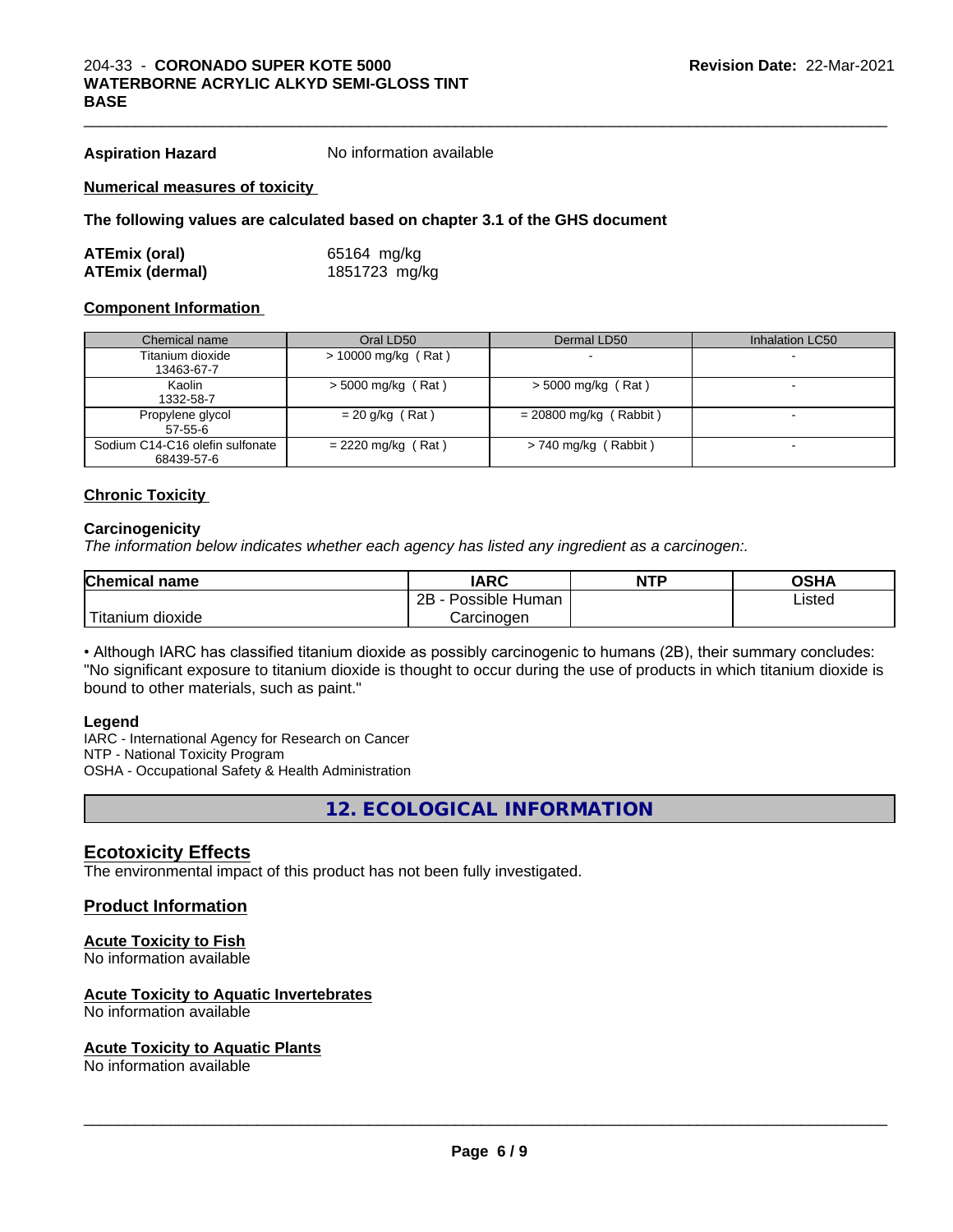#### **Persistence / Degradability**

No information available.

### **Bioaccumulation**

No information available.

### **Mobility in Environmental Media**

No information available.

**Ozone** No information available

#### **Component Information**

#### **Acute Toxicity to Fish**

Titanium dioxide  $LC50: > 1000$  mg/L (Fathead Minnow - 96 hr.) Propylene glycol LC50: 710 mg/L (Fathead Minnow - 96 hr.)

#### **Acute Toxicity to Aquatic Invertebrates**

Propylene glycol EC50: > 10000 mg/L (Daphnia magna - 24 hr.)

#### **Acute Toxicity to Aquatic Plants**

No information available

|                                  | 13. DISPOSAL CONSIDERATIONS                                                                                                                                                                                               |
|----------------------------------|---------------------------------------------------------------------------------------------------------------------------------------------------------------------------------------------------------------------------|
| <b>Waste Disposal Method</b>     | Dispose of in accordance with federal, state, and local regulations. Local<br>requirements may vary, consult your sanitation department or state-designated<br>environmental protection agency for more disposal options. |
|                                  | 14. TRANSPORT INFORMATION                                                                                                                                                                                                 |
| <b>DOT</b>                       | Not regulated                                                                                                                                                                                                             |
| <b>ICAO/IATA</b>                 | Not regulated                                                                                                                                                                                                             |
| <b>IMDG/IMO</b>                  | Not regulated                                                                                                                                                                                                             |
|                                  | <b>15. REGULATORY INFORMATION</b>                                                                                                                                                                                         |
| <b>International Inventories</b> |                                                                                                                                                                                                                           |
| <b>TSCA: United States</b>       | Yes - All components are listed or exempt.                                                                                                                                                                                |

 $\_$  ,  $\_$  ,  $\_$  ,  $\_$  ,  $\_$  ,  $\_$  ,  $\_$  ,  $\_$  ,  $\_$  ,  $\_$  ,  $\_$  ,  $\_$  ,  $\_$  ,  $\_$  ,  $\_$  ,  $\_$  ,  $\_$  ,  $\_$  ,  $\_$  ,  $\_$  ,  $\_$  ,  $\_$  ,  $\_$  ,  $\_$  ,  $\_$  ,  $\_$  ,  $\_$  ,  $\_$  ,  $\_$  ,  $\_$  ,  $\_$  ,  $\_$  ,  $\_$  ,  $\_$  ,  $\_$  ,  $\_$  ,  $\_$  ,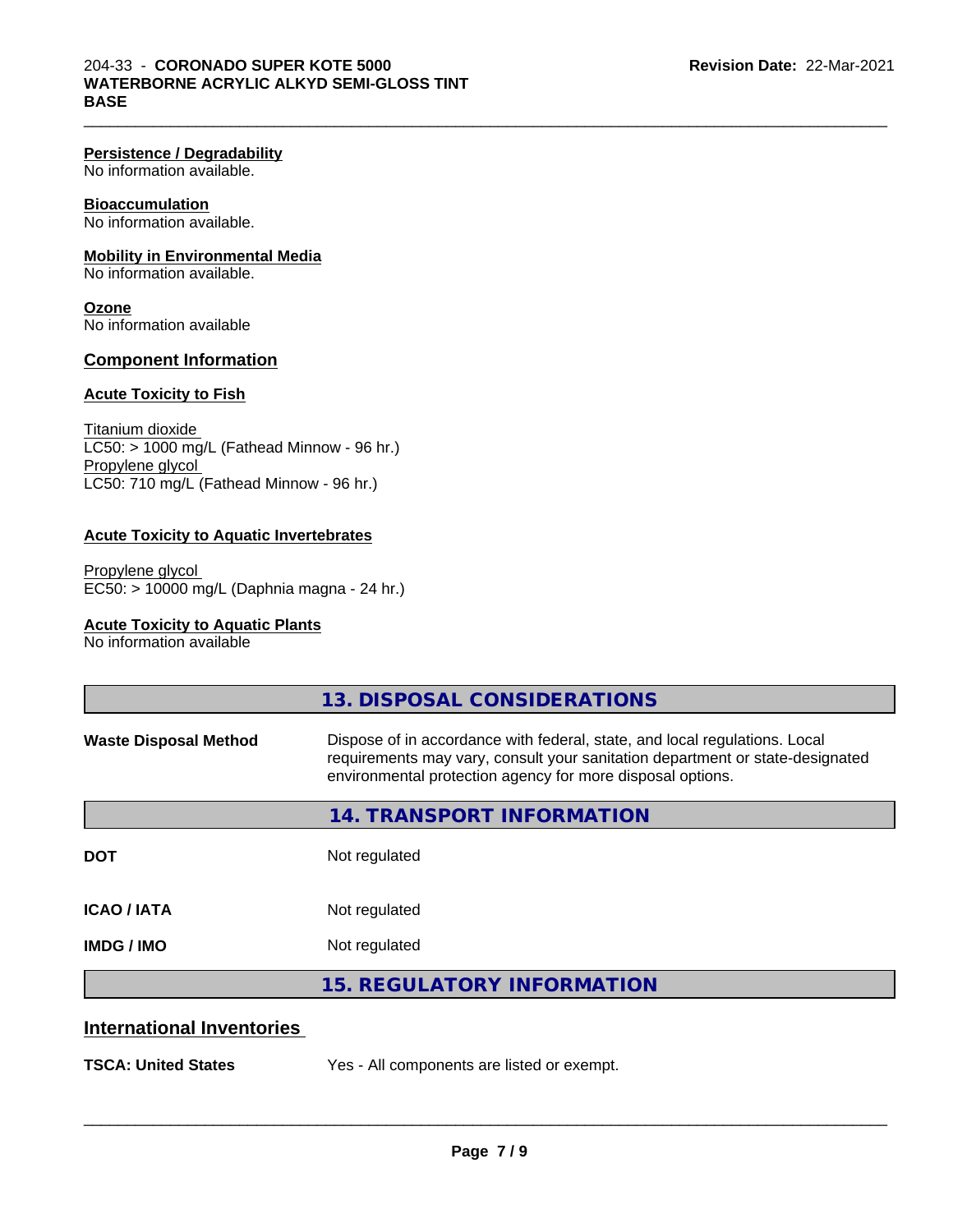**DSL: Canada** No - Not all of the components are listed.

 $\_$  ,  $\_$  ,  $\_$  ,  $\_$  ,  $\_$  ,  $\_$  ,  $\_$  ,  $\_$  ,  $\_$  ,  $\_$  ,  $\_$  ,  $\_$  ,  $\_$  ,  $\_$  ,  $\_$  ,  $\_$  ,  $\_$  ,  $\_$  ,  $\_$  ,  $\_$  ,  $\_$  ,  $\_$  ,  $\_$  ,  $\_$  ,  $\_$  ,  $\_$  ,  $\_$  ,  $\_$  ,  $\_$  ,  $\_$  ,  $\_$  ,  $\_$  ,  $\_$  ,  $\_$  ,  $\_$  ,  $\_$  ,  $\_$  ,

# **Federal Regulations**

| SARA 311/312 hazardous categorization |    |  |
|---------------------------------------|----|--|
| Acute health hazard                   | Nο |  |
| Chronic Health Hazard                 | No |  |
| Fire hazard                           | Nο |  |
| Sudden release of pressure hazard     | Nο |  |
| <b>Reactive Hazard</b>                | No |  |

#### **SARA 313**

Section 313 of Title III of the Superfund Amendments and Reauthorization Act of 1986 (SARA). This product contains a chemical or chemicals which are subject to the reporting requirements of the Act and Title 40 of the Code of Federal Regulations, Part 372:

*None*

#### **Clean Air Act,Section 112 Hazardous Air Pollutants (HAPs) (see 40 CFR 61)**

This product contains the following HAPs:

*None*

## **US State Regulations**

#### **California Proposition 65**

**A** WARNING: Cancer and Reproductive Harm– www.P65warnings.ca.gov

### **State Right-to-Know**

| <b>Chemical name</b> | <b>Massachusetts</b> | <b>New Jersey</b> | Pennsylvania |
|----------------------|----------------------|-------------------|--------------|
| Titanium dioxide     |                      |                   |              |
| ∟imestone            |                      |                   |              |
| Kaolin               |                      |                   |              |

#### **Legend**

X - Listed

| <b>16. OTHER INFORMATION</b>                                                                               |           |                 |                      |          |  |
|------------------------------------------------------------------------------------------------------------|-----------|-----------------|----------------------|----------|--|
| HMIS -                                                                                                     | Health: 1 | Flammability: 0 | <b>Reactivity: 0</b> | $PPE: -$ |  |
| <b>HMIS Legend</b><br>0 - Minimal Hazard<br>1 - Slight Hazard<br>2 - Moderate Hazard<br>3 - Serious Hazard |           |                 |                      |          |  |